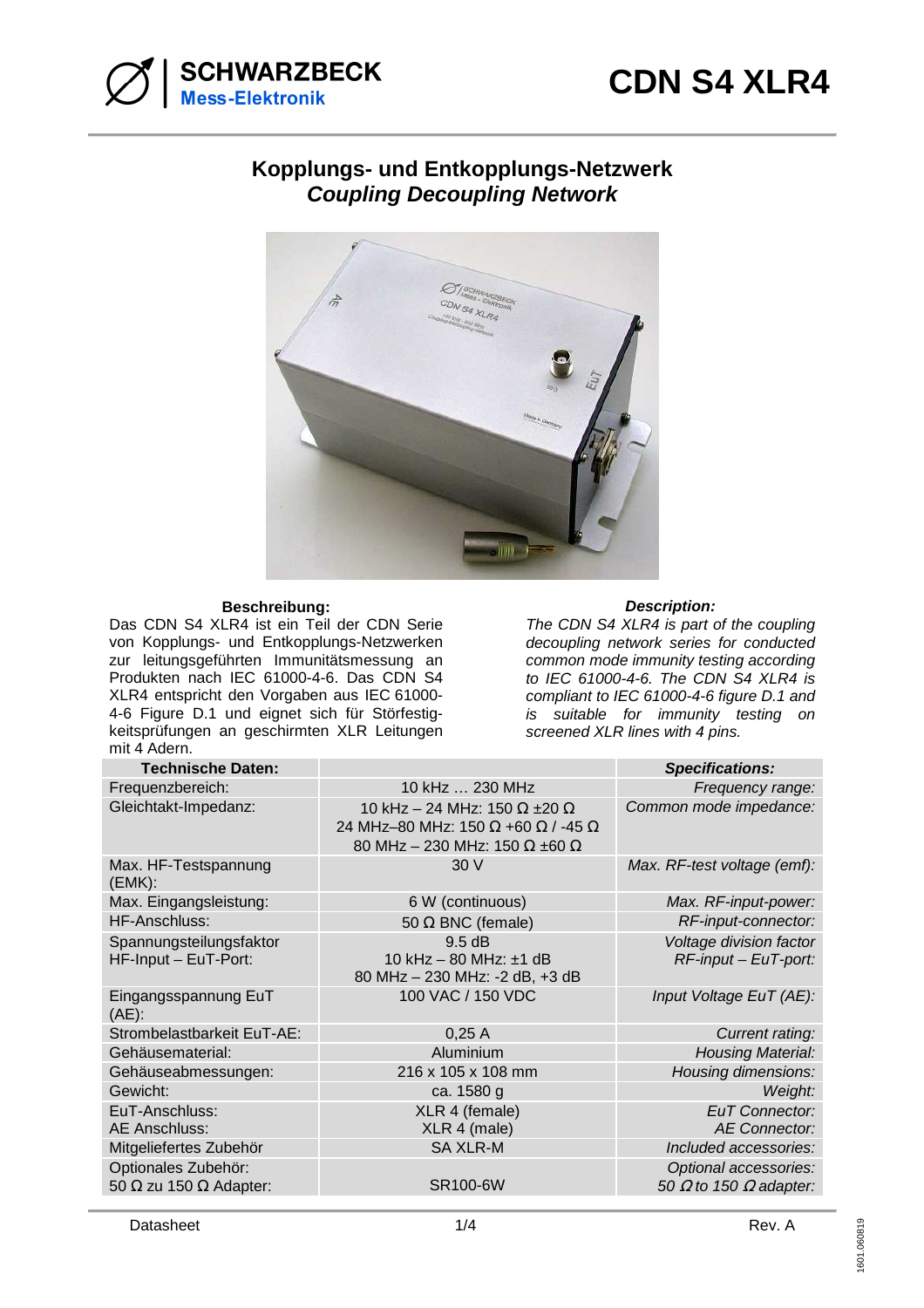

Das CDN S4 XLR4 ist vorgesehen für Messungen an Geräten mit XLR 4 Anschlüssen. Der Frequenzbereich umfasst 10 kHz bis 230 MHz. Im Bild 4 wird das Prinzipschaltbild gezeigt.

Alle CDNs erfüllen die Anforderungen der Norm IEC 61000-4-6 und werden mit individuellen Prüfprotokollen für die Gleichtaktimpedanz und das Spannungsteilungsmaß ausgeliefert. Zusätzlich wird im Bild 2 der typische Phasengang am EuT-Port gezeigt (nicht normativ).

Zur Überprüfung oder Kalibrierung des Messaufbaus sind diverse optional erhältliche Zubehörteile verfügbar. Wird der mitgelieferte Common - Mode Adapter SA XLR in Verbindung mit dem 50 Ω zu 150 Ω Adapter SR100-6W verwendet, ergibt sich automatisch der richtige Prüfabstand von 30 mm gemäß normativem Messaufbau. (siehe Abb. 9 in der IEC 61000-4- 6). Der Adapter hat im Inneren eine Führungsnut und kann nur mit nach oben zeigender Schraube eingeführt werden.

Die Erdung zum Messaufbau erfolgt über die leitende Grundplatte des CDN. Zusätzlich ist auf der AE-Seite ein M4 Schraubanschluss und alternativ eine 4 mm Buchse zur Erdung vorgesehen. Zur Befestigung des CDN's sind vier 6 mm Nuten auf der nicht lackierten Grundplatte vorhanden.

The CDN S4 XLR4 is intended to measure EuTs with XLR4 interface. The frequency range from 150 kHz to 230 MHz. The circuitry is shown in Fig. 4.

All CDNs comply to the requirements of IEC 61000-4-6. Each CDN comes with individually measured data and a calibration certificate for the common mode impedance and the voltage division factor. Further typical data for the phase (not normative) can be found in fig. 2 A variety of calibration adapters and other accessories are available as option. With the two included adapters SA XLR in conjunction with the optional series resistor SR100-6W, the required spacing of 30 mm is obtained as depicted in Fig. 9 of IEC 61000-4-6. The adapter comes with an indexing slot and can only be mounted with its screw facing upwards.

The connection to ground can be accomplished using the ground plane of the CDN. Additionally there is a M4 thread located at the AE side to ground as well as a 4 mm socket to connect the device to ground. The CDN is equipped with 4 mounting notches of 6 mm width at the baseplate.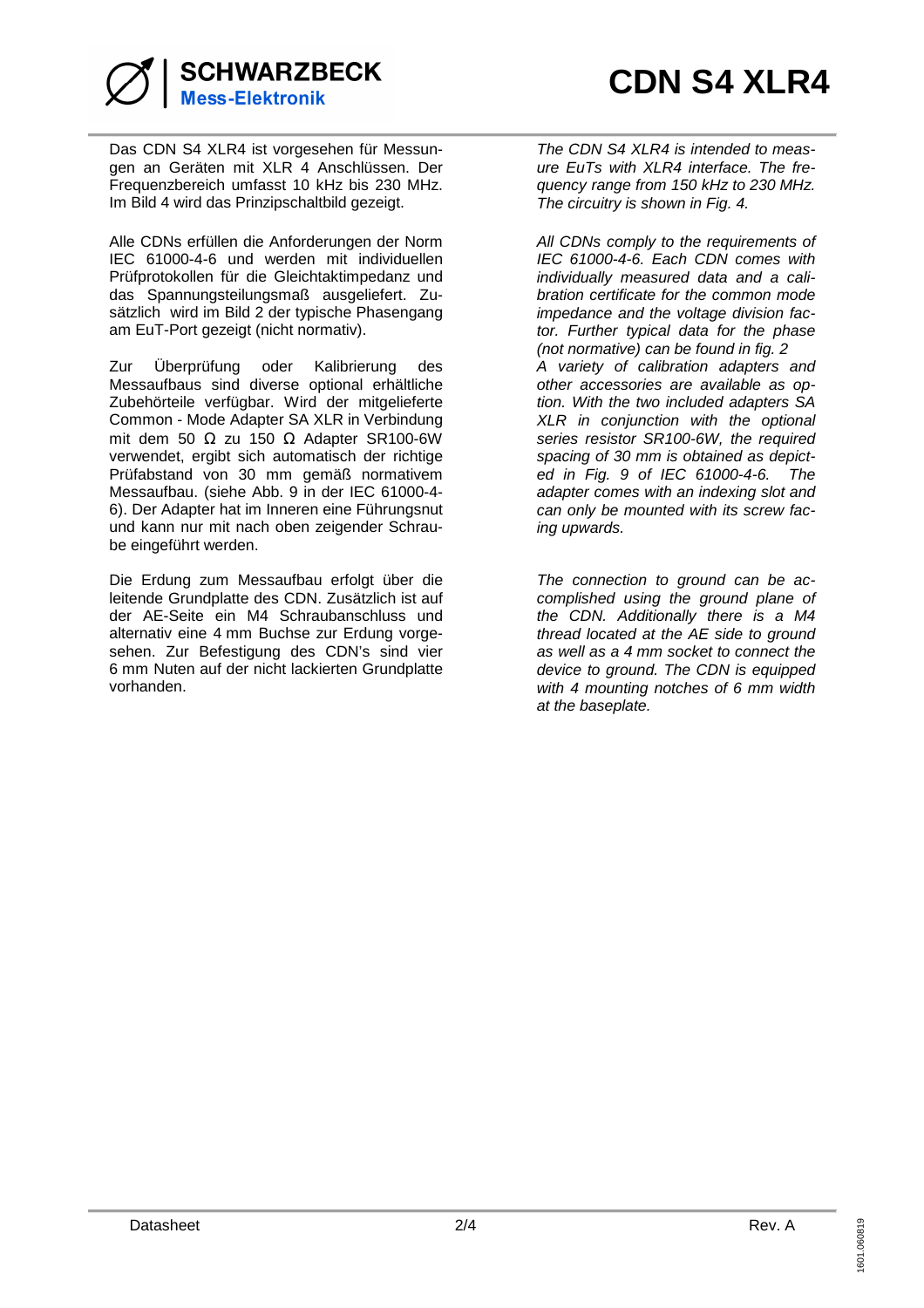**SCHWARZBECK**<br>Mess-Elektronik



**Bild 2: typ. Phasengang EuT Port, (Gleichtakt) Fig. 2: typ. phase EuT-port, (common mode)**